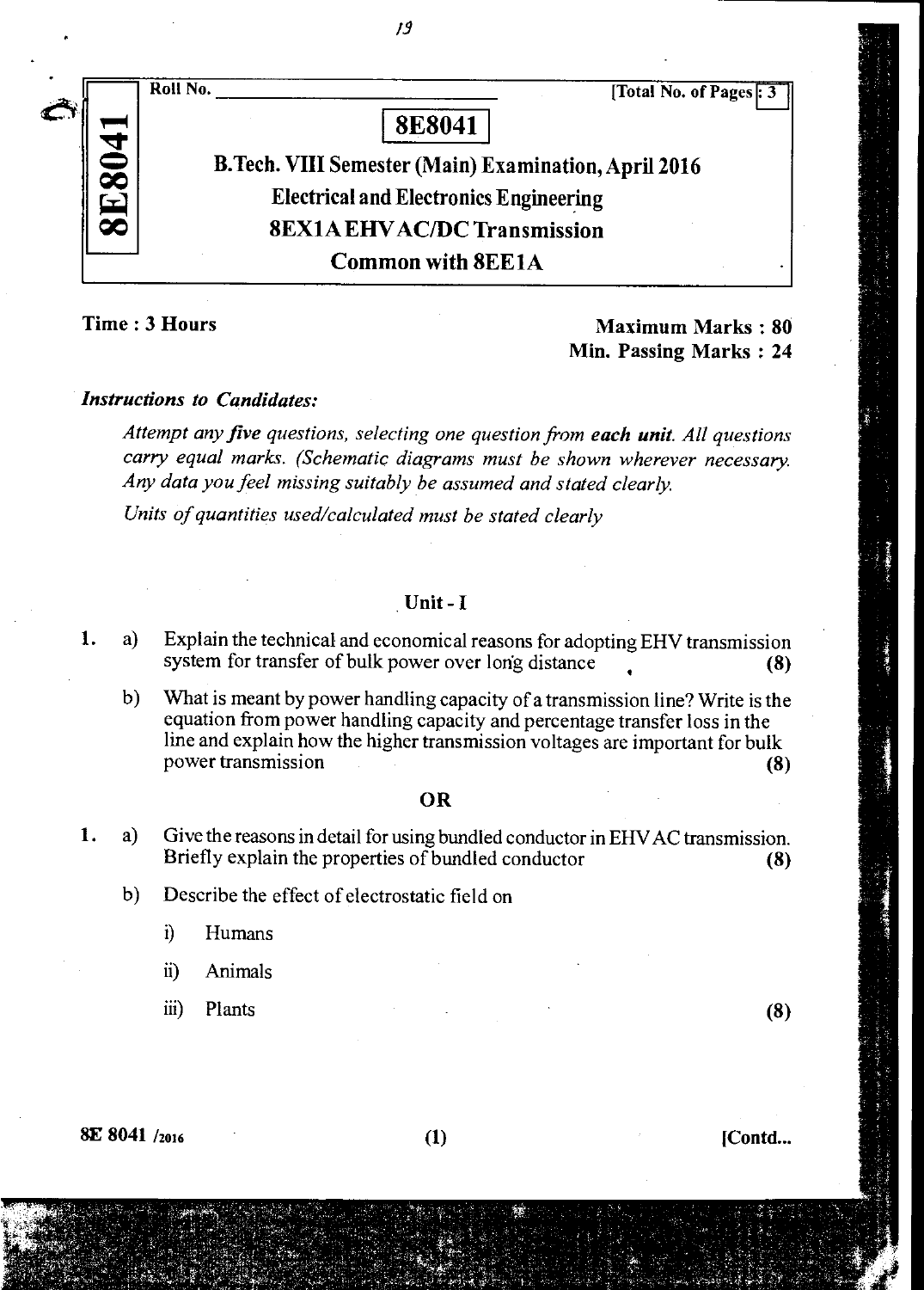### Unit- **II**

- 2. a) Two generator rated 250MW and 500MW are operating in parallel. The drop characteristics of the governors are 4% and 5% respectively. How would a load of 750 **MW** be shared between them? What will he the system frequency? Take nominal frequency is 60 Hz (8)
	- b) Explain the automatic generation control along with the block diagram (8) **OR**
- 2. a) Explain the flat frequency, flat tie line and tie line load bias control method of load frequency control (8) load frequency control
	- b) Draw schematic diagram of a speed governing system to control the real nower flow in nower system and explain in brief (8) power flow in power system and explain in brief

# Unit - **III**

- 3. a) What do you mean by reactive power? Give various sources of reactive nower (8) power  $(8)$ 
	- b) What are the types of tap changing transformer? Describe their function to control the voltage (8) control the voltage

### **OR**

- 3. a) What do you mean by shunt compensation? How it is different from series compensation. (8)
	- b) Write short notes on  $\cdot$ 
		- i) FC-TCR
		- Booster transformer (8)  $\ddot{u}$

### Unit - IV

- $4. \cdot a)$ Explain the working of UPFC used for power system (8)
	- b) Explain how the STATCOM is used as a FACT controller (8)

### **OR**

- 4. a) Explain types of FACTS controllers (8)
	- b) Explain briefly how voltage control and reactive power control can be achieved using a  $TCSC-TCR$  (8)

8E **8041 (2)** 

 $2\lambda$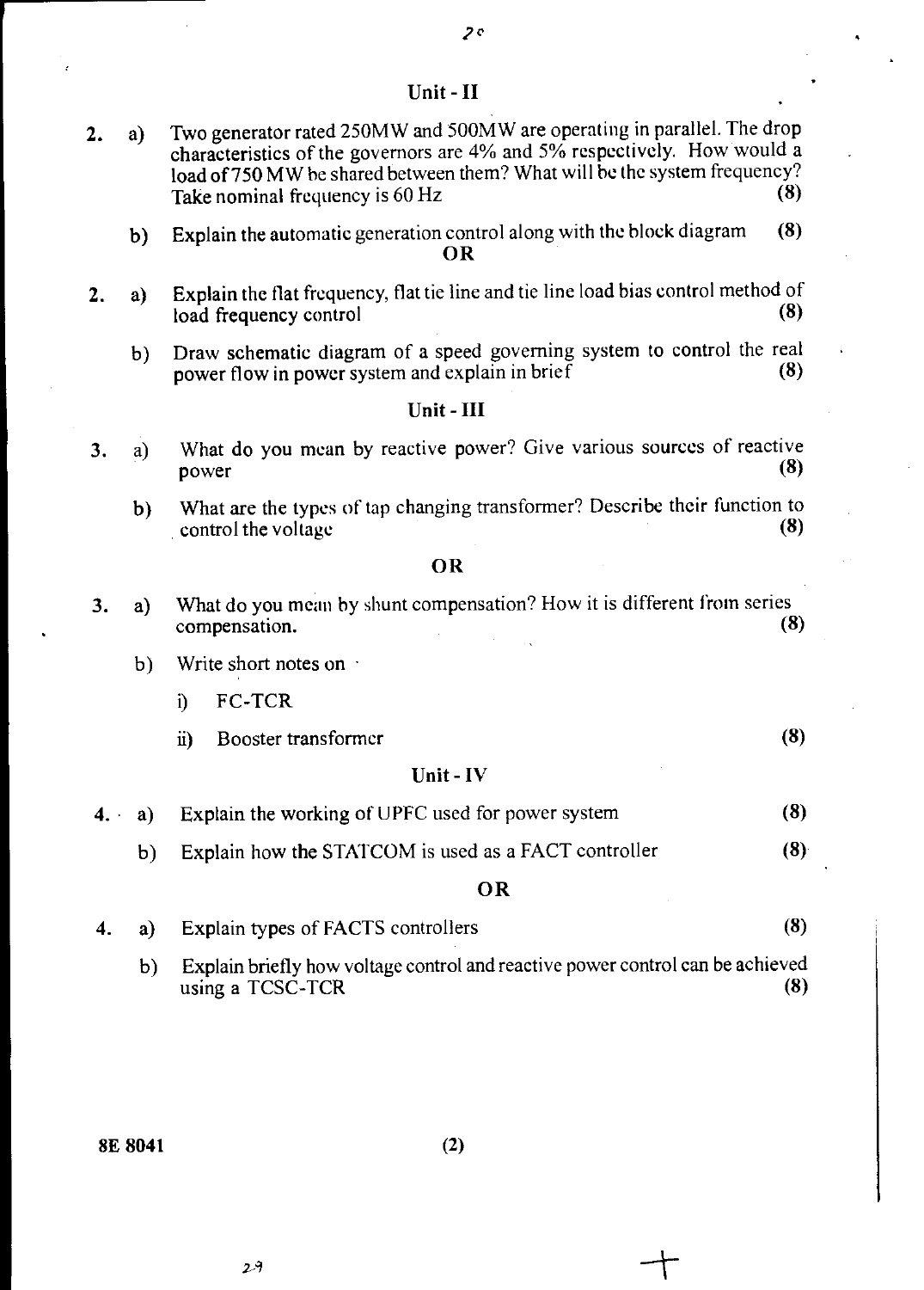5. a) What is ground return? What are the problems associated with the use of ground as the return conductor **(8) (8)** b) Explain in details the different types of DC links (8) **OR**  5. a) Discuss the advantages and disadvantages of HVDC transmission **(8)** 

Unit - V

 $\psi$  with a neat schematic diagram state the various apparatus required for HVDC station and explain purpose of each **(8) (8) (8) (8) (8) (8) (8) (8) (8) (8) (8) (8) (8) (8) (8) (8) (8) (8) (8) (8) (8) (8) (8) (8) (8) (8) (8) (8) (8) (8) (8)**

**8E 8041 (3)**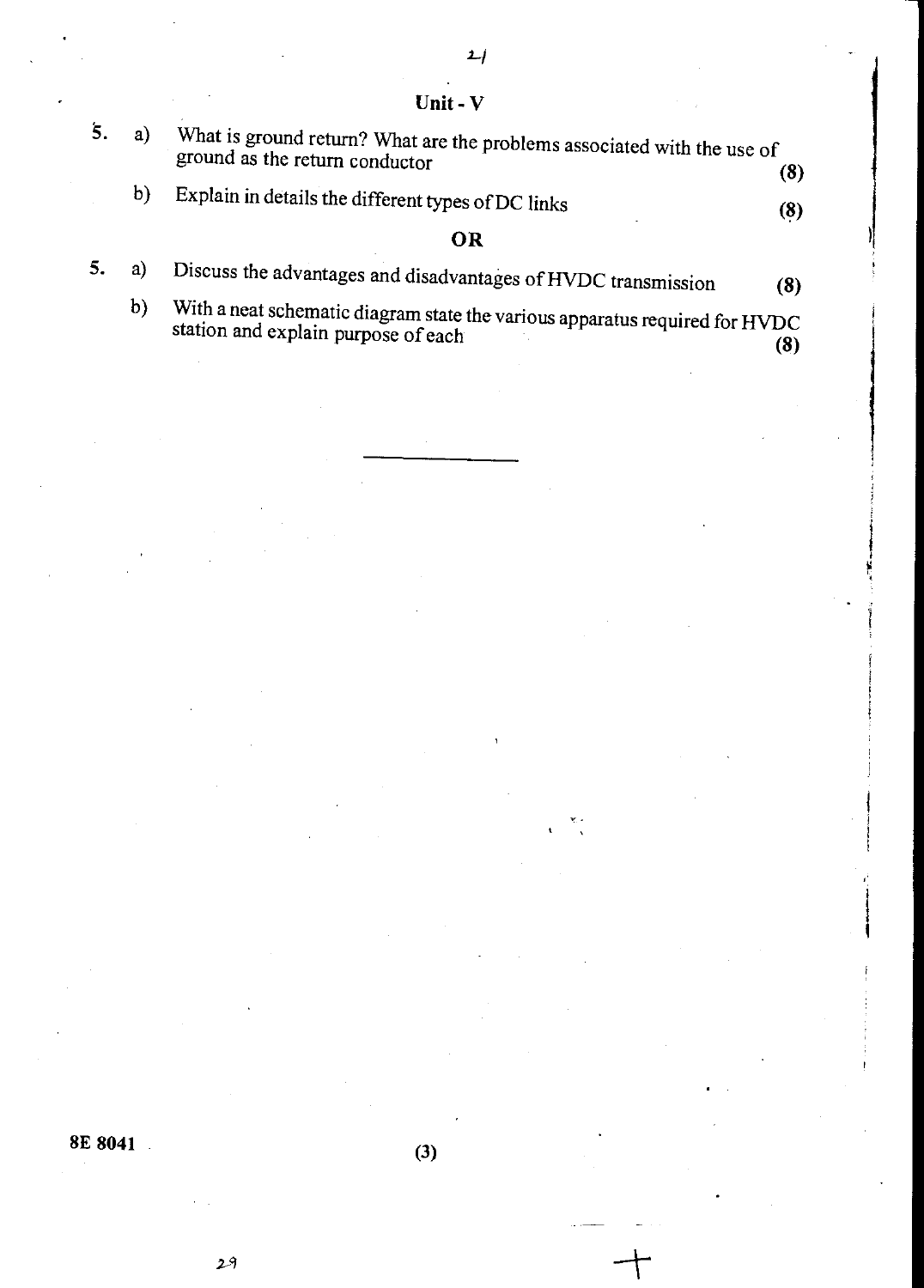Roll No. [Total No. of Pages ]  $\tilde{\mathbf{Q}}$ **00 W.4 CO 8E 8042**  B.Tech. VIII Semester (Main/Back) Examination, April/May 2016 Electrical and Electronics Engineering 8EX2A Electric Drives & Their Control Common With 8EE2A

 $22-$ 

Time : 3 Hours **Maximum Marks : 80 Maximum Marks** : 80 Min. Passing Marks : **24** 

## *Instructions to Candidates:*

*Attempt any five questions, selecting one question from each unit: All questions carry equal marks. (Schematic diagrams must he shown wherever necessary Any data you feel missing suitably be assumed and stated clearly)* 

*Units of quantities used/calculated must be stated clearly* 

# Unit - I

1. What is the concept of steady state stability explain. Also comment on the stability of the operating point A,B,C,D in the given plot of speed v/s motor and load torques



MotosaTohue **LA•41** *Tertre.\_* 

- b) Drive the equivalent values of drive parameter
	- i) For loads with rotational motion
	- ii) For loads with translation motion

 $8E\ 8042/_{2016}$  [Cont...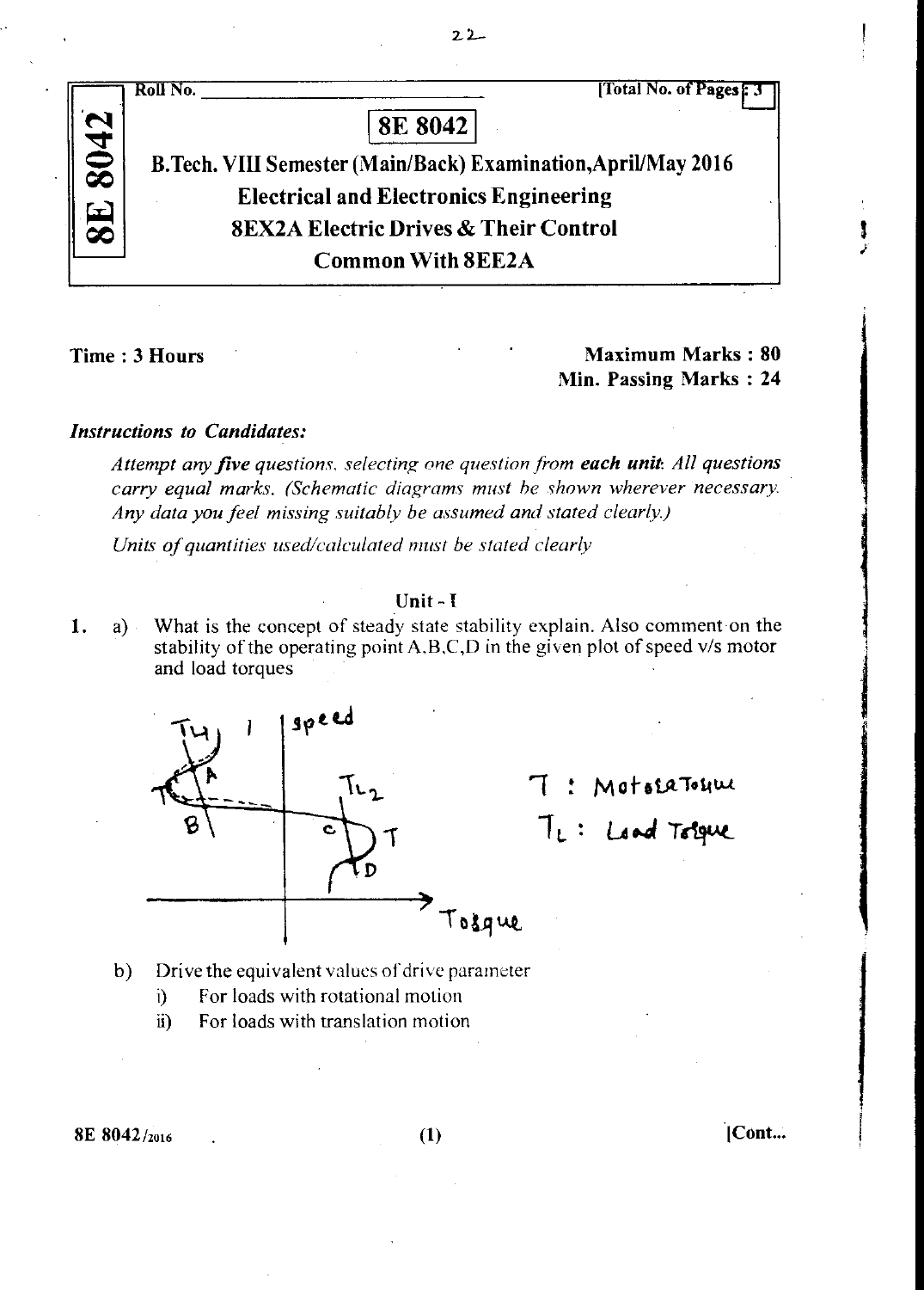- 1. a) Explain the concept of load equalization
	- b) Explain the speed torque convention and multiquardrant operation of electrical drive with an suitable example

### Unit- II

- 2. a) Explain the following breaking method for D.C. series and separately excited motors
	- i) Dynamic breaking
	- ii) Plugging
	- b) A 200V, 10.5 A, 2000 rpm shunt motor has the armature and field resistance of 0.5 and  $400<sub>\Omega</sub>$  respectively. It drives a load whose torque is constant at ratedmotor torque calculated motor speed if the source voltage drops to 175V

### OR

- 2. a) A 200V, 875 rpm, 150A separately excited dc motor has an armature resistance of 0.06  $\Omega$ . It is fed from a single phase fully controlled rectifier with an AC source voltage of 220V, 50 Hz assuming continuous conduction calculate<br>i) Firing angle for rated motor torque and  $750 \text{ mm}$ .
	- i) Firing angle for rated motor torque and 750 rpm<br>ii) Motor speed for  $\alpha = 160^\circ$  and rated torque
	- Motor speed for  $\alpha = 160^\circ$  and rated torque
	- b) Explain the chopper control of seperately excited dc motors for
		- i) Motoring control
		- ii) Regenerative braking control

### Unit - III

- 3. a) Explain the any four methods of starting of an Induction motor drive
	- b) A 2200V,2600kW, 735 rpm, 50Hz, and 8 pole 3 phase squirrel cage induction motor has the following parameter referred to the stator  $R_s = 0.075\Omega$   $R_r^1 = 0.1\Omega$   $X_s = 0.45\Omega$   $X_r^1 = 0.55\Omega$  stator winding is delta connected and consists of two section connected in parallel
		- - i) Calculate starting torque and maximum torque as a ratio of rated torque. If the motor is started by star-delta switching
			- ii) What will be the value of maximum line current and torque during starting if the part winding method of starting is employed

### OR

- 3. a) A 400V star connected 3 phase 6 pole 50 HZ induction motor has following parameter referred to the stator  $R_s = R_s^+ = 1 \Omega$   $X_s = X_s^+ = 2 \Omega$ for regenerative braking operation of the motor determine
	- i) Maximum overhauling torque it can hold and range of speed for safe operation
	- ii) Speed at which it will hold an overhauling load with a torque of 100 N-m

 $8E 8042$  (2)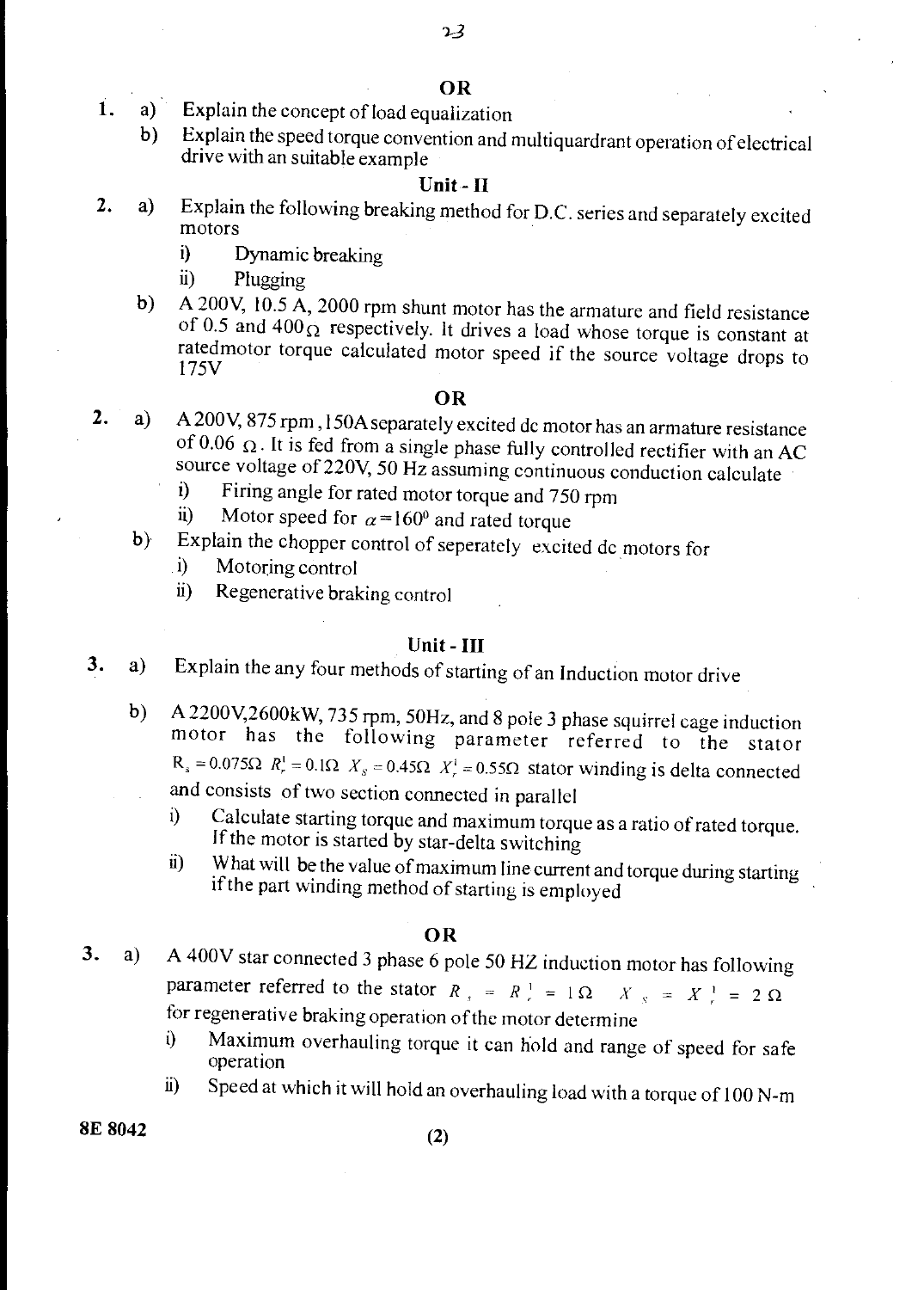b) Discuss the operation of Voltage Source Converter (VSI) control for an induction motor drive

### Unit - IV

- 4. Explain the following
	- a) Static rotor resistance control
	- b) Static kramer drive

### OR

- 4. Explain the following
	- a) Slip power recovery
	- b) Stator scherbius drive

# Unit - V

- 5. Explain the following with neat clean sketch
	- a) Regenerative braking of synchronous motor with VSI
	- b) Dynamic braking of synchronus motor with VSI

# OR

- 5. Explain the following
	- a) Control of synchronus motor using Current Source Inverter(CSI)
	- b) VSI fed self controlled synchronus motor drive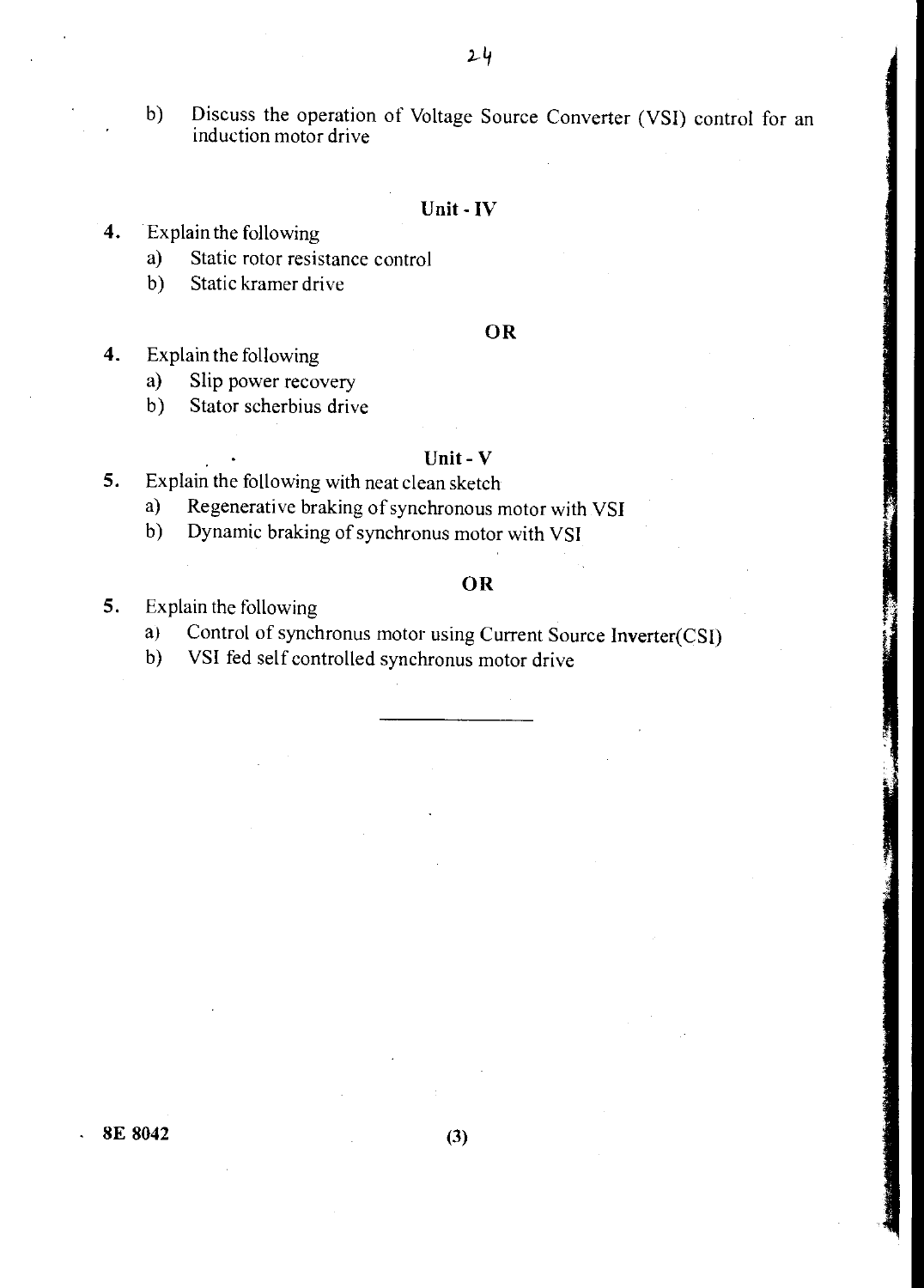

圢

**Time : 3 Hours Maximum Marks : 80 Maximum Marks : 80 Min. Passing Marks : 24** 

# *Instructions to Candidates:*

*Attempt any five questions, selecting one question from each unit. All questions carry equal marks. (Schematic diagrams must be shown wherever necessary. Any data you feel missing suitably be assumed and stated clearly)* 

*Units of quantities used/calculated must be stated clearly* 

### **Unit - I**

- **1. a)** What are the different types of faults? Which type of fault is most dangerous. And explain essential qualities of a protective relay. And also explain the basic operation of trip circuit with suitable circuit diagram **(10)** 
	- b) Explain what you understand by primary and back-up protection. What are the various methods of providing back-up protection **(6)**

### **OR**

- 1. a) Draw the magnetization characteristics of protective and measurement CTs. And give the comparison between measuring CTs and protective CTs. **(8)** 
	- **b)** Derive,phase angle and ratio error for PT? **(8)**

### **Unit - It**

- 2. a) Classify and explain different types of over current relays. And also draw characteristics of various overcurrent relays **(8)** 
	- **b)** The current rating of an over current relay is 5A. The relay has a plug-setting of 150% and Time Multiplier Setting(TMS) of 0.4. The CT ratio is 400/5. Determine the operating time of the relay for a fault current of 6000A. At TMS=1 operating time at various PSM are given in the table-I

8E8043 /2016 (1) • [Cont...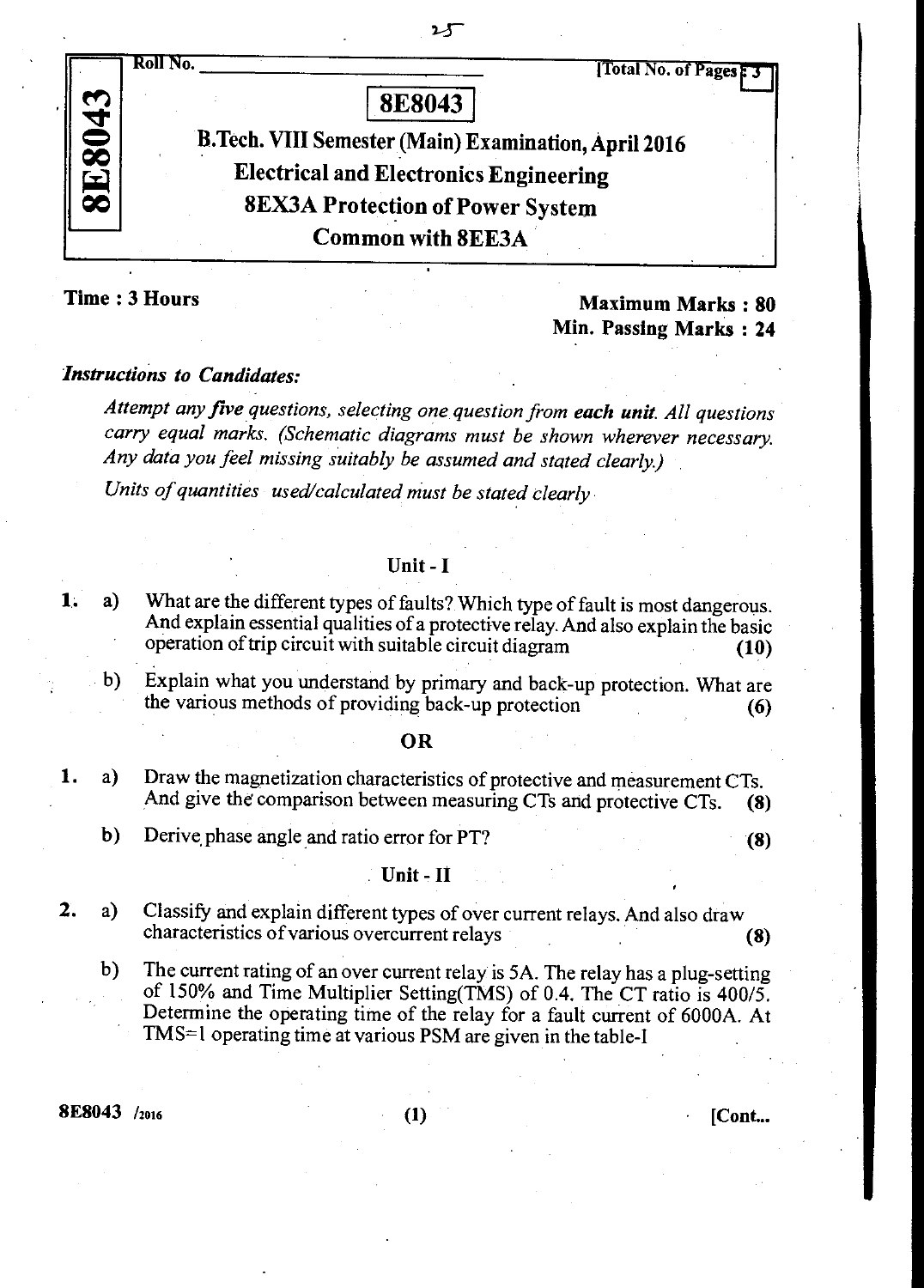Table-I PSM 2 4 5 8 10 20 Operating time in seconds 10 5 4 3 2.8 2.4 **(8)**  O **R** 

42

- **2. a**) Discuss the protective scheme for a feeders (8)
	- b) Describe the construction principle of operation of a directional over current relay. And how the 30<sup>°</sup>, 60<sup> $\delta$ </sup>, 90<sup>°</sup> connections of directional over current relay are obtained **(8) (8)**

### **Unit - III**

- **3. a)** Describe the construction and operating **principle of the** percentage differential relay. How the percentage differential relay overcomes the drawbacks of the simple differential relay (10)
	- b) Explain different types of faults occur in generator **(6)**

### **• OR**

- **3.** a) Describe the negative sequence protection schemes for generator **(8)** 
	- b) Explain stator inter-turn fault protection for multi turn generator with suitable circuit diagram (8) circuit diagram

### **Unit - IV**

**4. What** is magnetizing inrush current? What measures are taken to distinguish between the fault current and magnetizing inrush current? Discuss the protective scheme which protects the transformer against faults but doesnot operate in case of magnetizing inpush current magnetizing inrush current **(16)** 

### **OR**

- **4.** a) Explain the construction and working of Buchholz relay. Against which faults Buchholz relay gives the protection **(8)** 
	- h) What is frame leakage protection of busbar? Discuss its principle and field of application. **(8)**

### **Unit - V**

- **5. What** is universal Torque equation? Using this equation derive and draw following characteristics
	- i) Impedance relay

**8E8043** (2)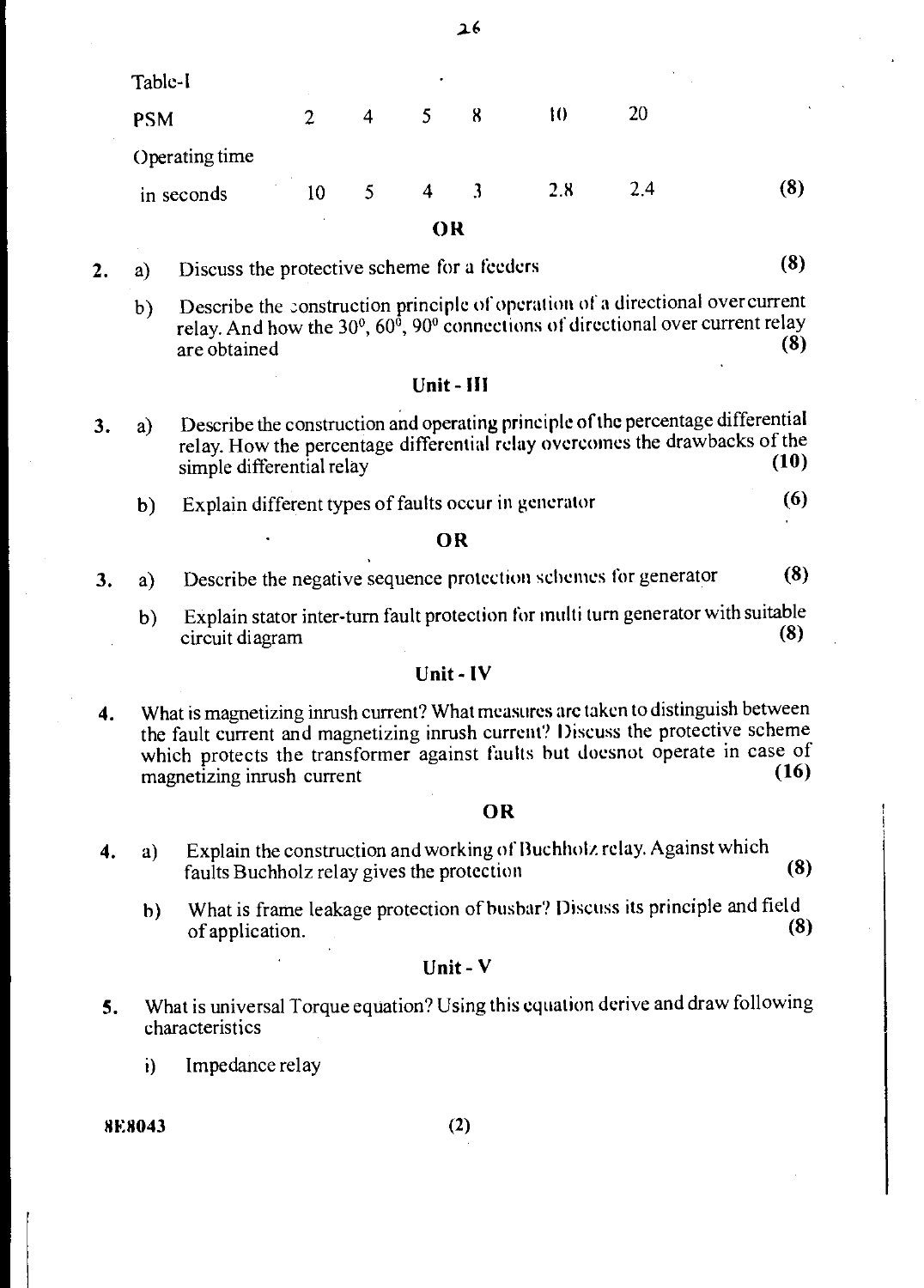- **ii) Reactance** relay
- iii) Mho relay

And also discuss the application of the impedance relay, reactance relay and Mho relay. **(16) (16)** 

# **OR**

- **5.** a) Explain the three stepped distance protection of transmission line **(8)** 
	- b) Describe the protection provided to Induction motors for earth faults **(8)**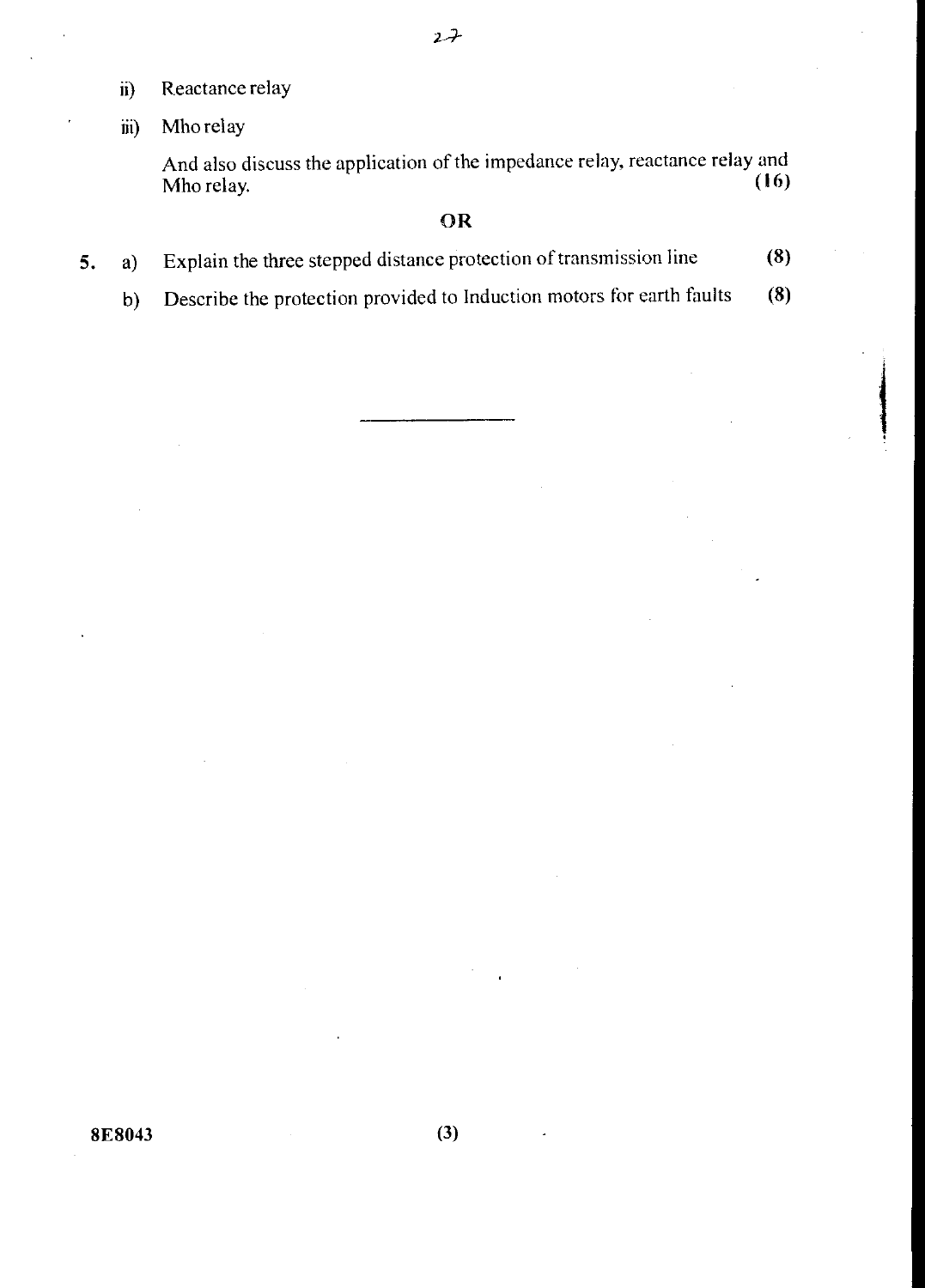| [Total No. of Pages:<br>Roll No.                           |
|------------------------------------------------------------|
| <b>8E8044</b>                                              |
| <b>B.Tech. VIII Semester (Main) Examination - May 2016</b> |
| <b>Electrical and Electronics Engineering</b>              |
| <b>8EX4.1 A Utilization of Eletrical Power</b>             |
|                                                            |

 $\overline{\phantom{a}}$   $\overline{\phantom{a}}$ 

# Time : 3 Hours Maximum Marks : 80 Min. Passing Marks : 24

# *Instructions to Candidates:*

*Attempt any five questions, selecting one question Jim each unit. All questions carry equal marks. (Schematic diagrams must he shown wherever necessary. Any data you feel missing suitably be assumed and stated clearly) Units of quantities used/calculated must be stated clearly.* 

# Unit - I

- 1. a) Briefly describe the principle of induction heating at high frequency and highlight a few application of eddy current heating. (8)
	- b) In the case of hardening a steel pulley, the depth of penetration required is 1.4 mm. The relative permeability is unity and the specific resistivity of steal is  $5 \times 10^{-7} \Omega$  m. Determine the frequency of supply which is required to perform above operations. (8)

# OR

1. Explain resistance welding, their types, advantages and disadvantages with suitable  $diagrams.$  (16)

# Unit - II

- 2. a) Describe with the help of a neat diagram the construction and working of a high pressure mercury vapour lamp. (8)
	- b) Discuss about the stroboscopic effect and it's remedies with respect to illumination. Also explain sodium vapour lamp in detail. (8)

### OR

- 2. a) Explain the principle of photometry. Also discuss about various photometer heads in detail. (8)<br>Discuss the law of illumination and its limitations. (8)
	- $b)$  Discuss the law of illumination and its limitations.

# Unit- III

- 3. a) State various types of power supplies used for electrolytic process. Discuss any one of them in detail  $(8)$ 
	- b) Describe the process of extraction of metal or electro extraction. Explain how zinc and aluminium are extracted from their ores. (8)

 $8E8044_{\{2016\}}$  (1) [Contd....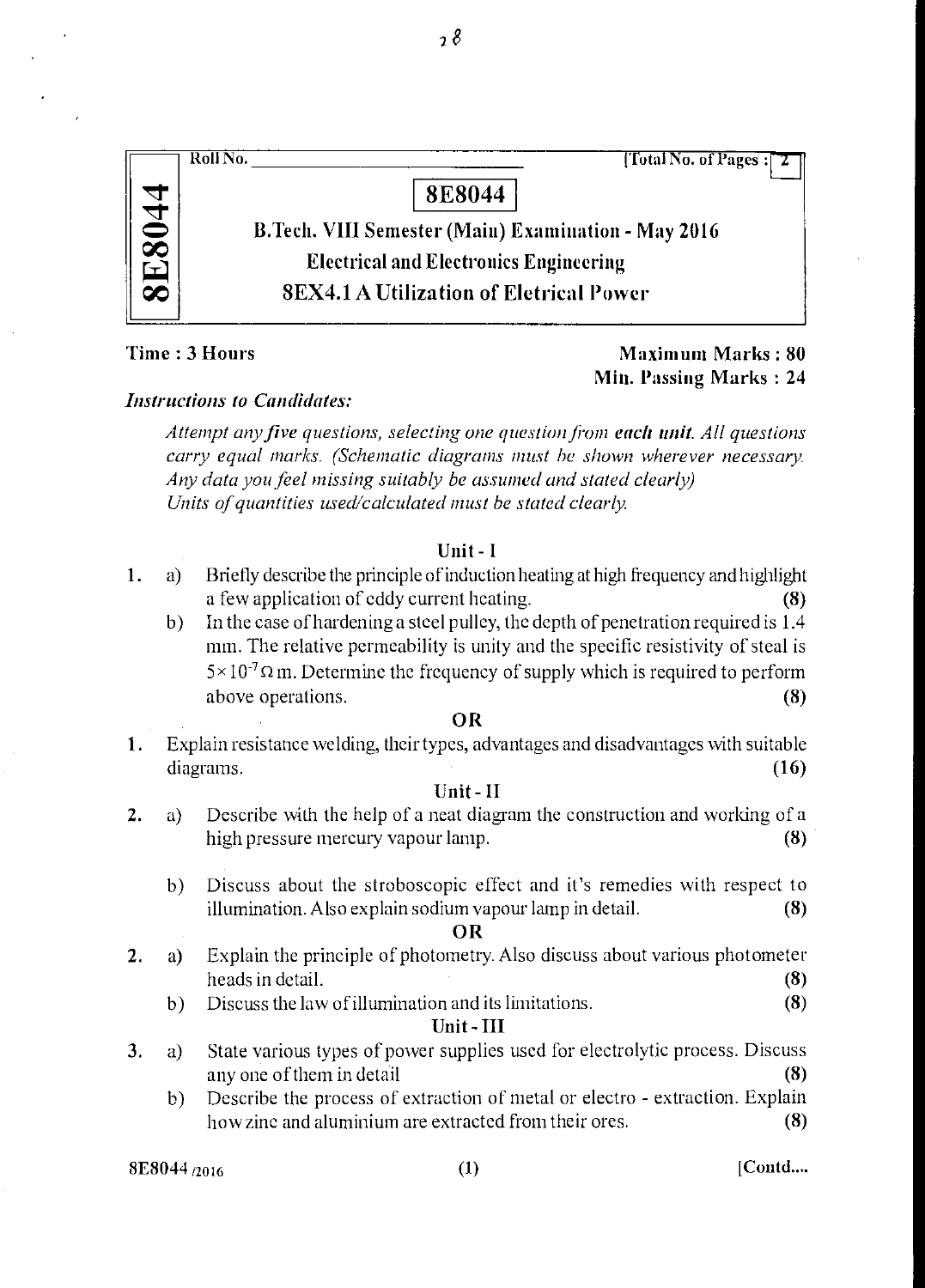- 3. (a) State and explain faradays law of electrolytic process. What factors govern the rate of electrodenession process. the rate of electrodeposition process.
	- b) 'Find the quantity of electricity and the steady current required to deposit 8gm of copper from the copper sulphate solution in 1 hour. The Electrochemical equivalent of copper is 0.3294 Mgm/c.

# Unit - IV

- 4. a) Discuss the suitability of DC series motor for its application in electric  $\frac{1000 \text{ m} \cdot \text{m}}{6}$ locomotive for traction duty. (8)<br>Write short note on any two of followings: (2×4=8)
	- b) Write short note on any two of followings:
		- i) Trolley collector
		- ii) Conductor rail system
		- iii) Third rail system of current collection.

### OR

- 4. a) What are the various traction systems in practice in our country? Give the advantages of electric drives with its limitations and discuss briefly the factors coversing the final choice of traction system (8) governing the final choice of traction system. (8)<br>Define any four terms of followings: (4×2=8)
	- b) Define any four terms of followings:
		- i) Crest speed.
		- ii) Average speed
		- iii) Schedule speed
		- iv) Adhesive weight
		- v) Coefficient of adhesion
		- vi) Tractive effort

### Unit - V

- 5. a) Sketch the speed time curve for urban, suburban and main line services. Give the approximate values of acceleration, braking and coasting period in Unit - V<br>Sketch the speed - time curve for urban, suburban and main line services.<br>Give the approximate values of acceleration, braking and coasting period in<br>each case. (8)<br>Write short note on ward - leonard method for sp
	- b) Write short note on ward leonard method for speed controls. (8)

### OR

- 5. a) Discuss the advantages of series parallel starting against the ordinary rheostatic starting for a pair of DC traction motors.
	- b) Explain the advantages and disadvantages of the regenerative braking of electric traction motor? traction motor?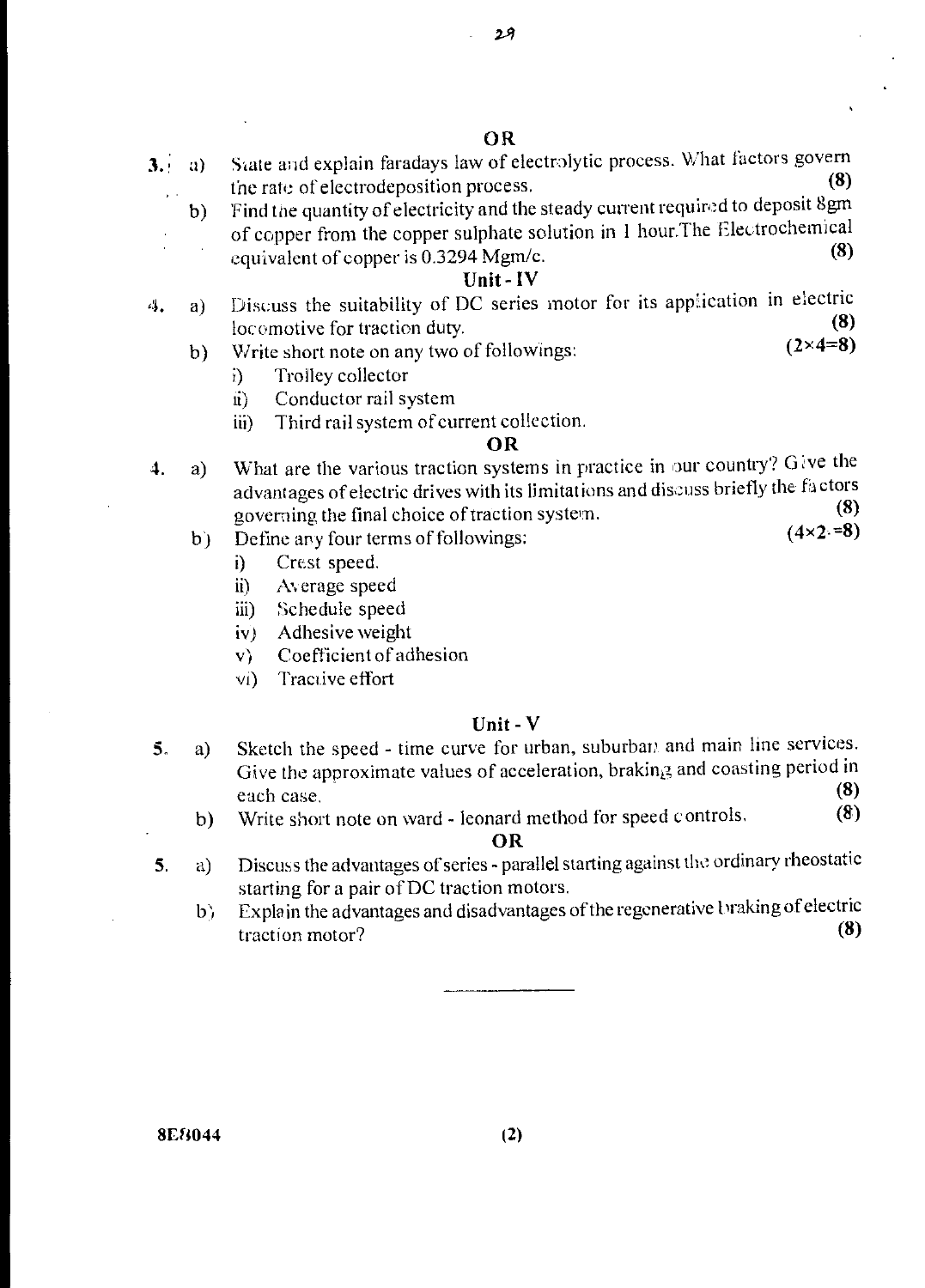|  | Roll No.<br>[Total No. of Pages:                             |
|--|--------------------------------------------------------------|
|  | <b>8E4111</b>                                                |
|  | B.Tech. VIII Semester (Old/Back) Examination, April/May 2016 |
|  | <b>Electrical Engg.</b>                                      |
|  | <b>8EE3 (O) Switchgear &amp; Protection</b>                  |
|  | <b>Common With 8EE3, 8EX3</b>                                |

Time : 3 Hours Maximum Marks : 80 Min. Passing Marks : 24

# *Instructions to Candidates:*

*Attempt any five questions, selecting one question from each unit. All questions carry equal marks. (Schematic diagrams must be shown wherever necessary. Any data you feel missing suitably be assumed and stated clearly)* 

*Units of quantities used/calculated must be stated clearly.* 

# Unit - I

| 1. | a) | What are the different types of phase comparators describe the coincidence<br>type of phase comparator<br>(8)      |
|----|----|--------------------------------------------------------------------------------------------------------------------|
|    | b) | Explain briefly the phase splitting type amplitude comparator<br>(8)                                               |
|    |    | OR                                                                                                                 |
| 1. | a) | With the help of diagram explain the working principle of static inverse time<br>over current relay<br>(8)         |
|    | b) | Explain the working of the state directional overcurrent relay with the help of<br>diagrams<br>(8)                 |
|    |    | $Unit - II$                                                                                                        |
|    | a) | Describe the construction and operating principle of state impedance relay<br>using an amplitude comparator<br>(8) |
|    | b) | With the help of diagram explain how transformers are protected with the<br>static differential protection<br>(8)  |
|    |    | <b>OR</b>                                                                                                          |
|    | a) | With the help of schematic diagram. Explain the operation of static MHO<br>relay using amplitude comparator<br>(8) |

 $8E4111/2016$  [Contd...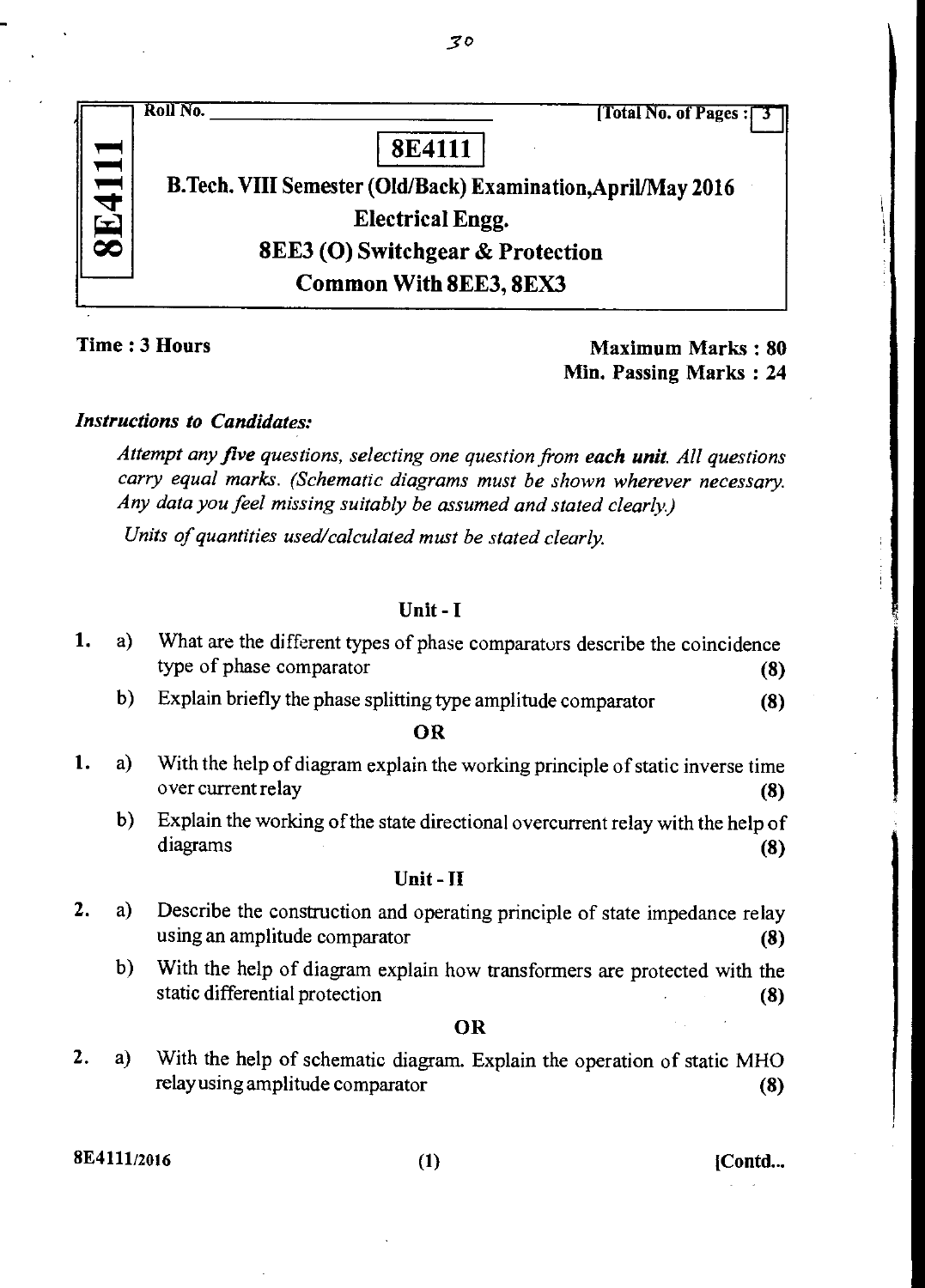b) Explain in brief how static reactance relay is realized using sampling comparator (8)

# Unit - III

- 3. a) Describe with neat diagrams, the directional comparison scheme of carrier  $\frac{1}{\text{current protection.}}$  (8)
	- b) Explain a method to Protect lines with the help of carrier assisted distance  $\frac{m}{2}$  protection. (8)

## **OR**

- 3. a) Draw and explain the relay to realize elliptical characteristics (8)
	- b) What is out of step tripping. Discuss the operating principles of an out of  $(8)$ step tripping relay with the help of relevant diagram

### Unit - IV

- 4. a) In a 132 Kv system, the inductance and capacitance upto the location of a<br>significance is 0.44 and 0.15  $\mu$  f respectively. Determine (8) circuit breaker is 0.44 and 0.15  $\mu f$  respectively. Determine
	- i) The maximum value of the restriking voltage across the contact of circuit breaker
	- ii) The maximum value of RRRV

# b) Describe the following terms (8)

- i) Current chopping
- Resistance switching  $\overline{11}$

### **OR**

- **4.** a) Explain briefly oil circuit breakers. Also differentiate between bulk oil and minimum oil circuit breaker (8)
	- b) Discuss the following **(4+4) (4+4)** 
		- i) Restriking voltage
		- ii) Recovery voltage

### **Unit - V**

- **5.** a) Describe the construction, operating principle and application of vacuum circuit breaker **(8) (8)** 
	- b) Enumerate various types of ratings of a circuit breaker. Discuss symmetrical<br>and asymmetrical breaking canacity (8) and asymmetrical breaking capacity **(8)**

**8E4111** (2)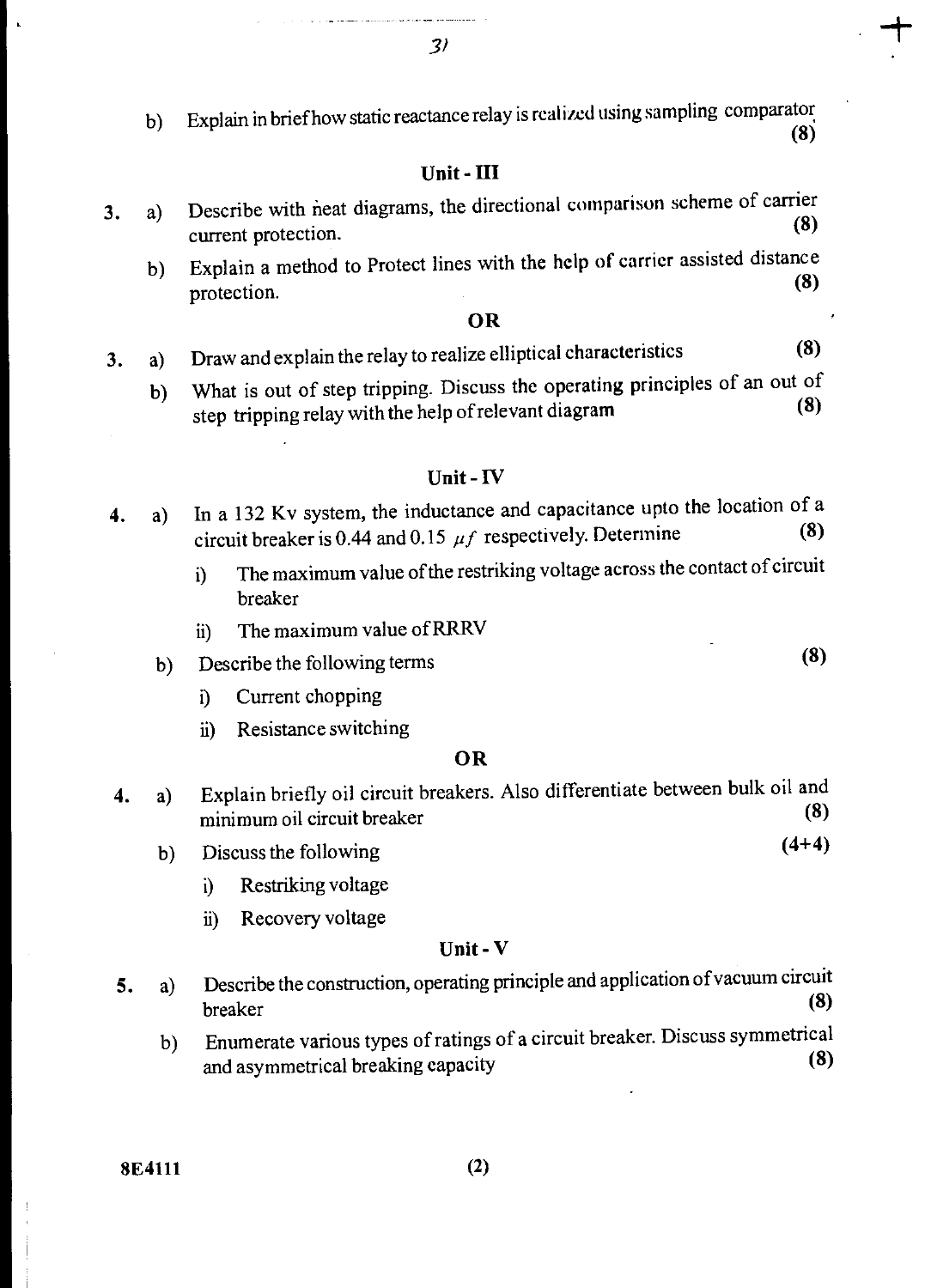- **5.** a) With the help of block diagram explain the digital Protection schemes **(8)** 
	- b) With a neat sketch describe the working principle of an axial air blast type circuit breaker **(8) (8)**

**8E4111 (3)**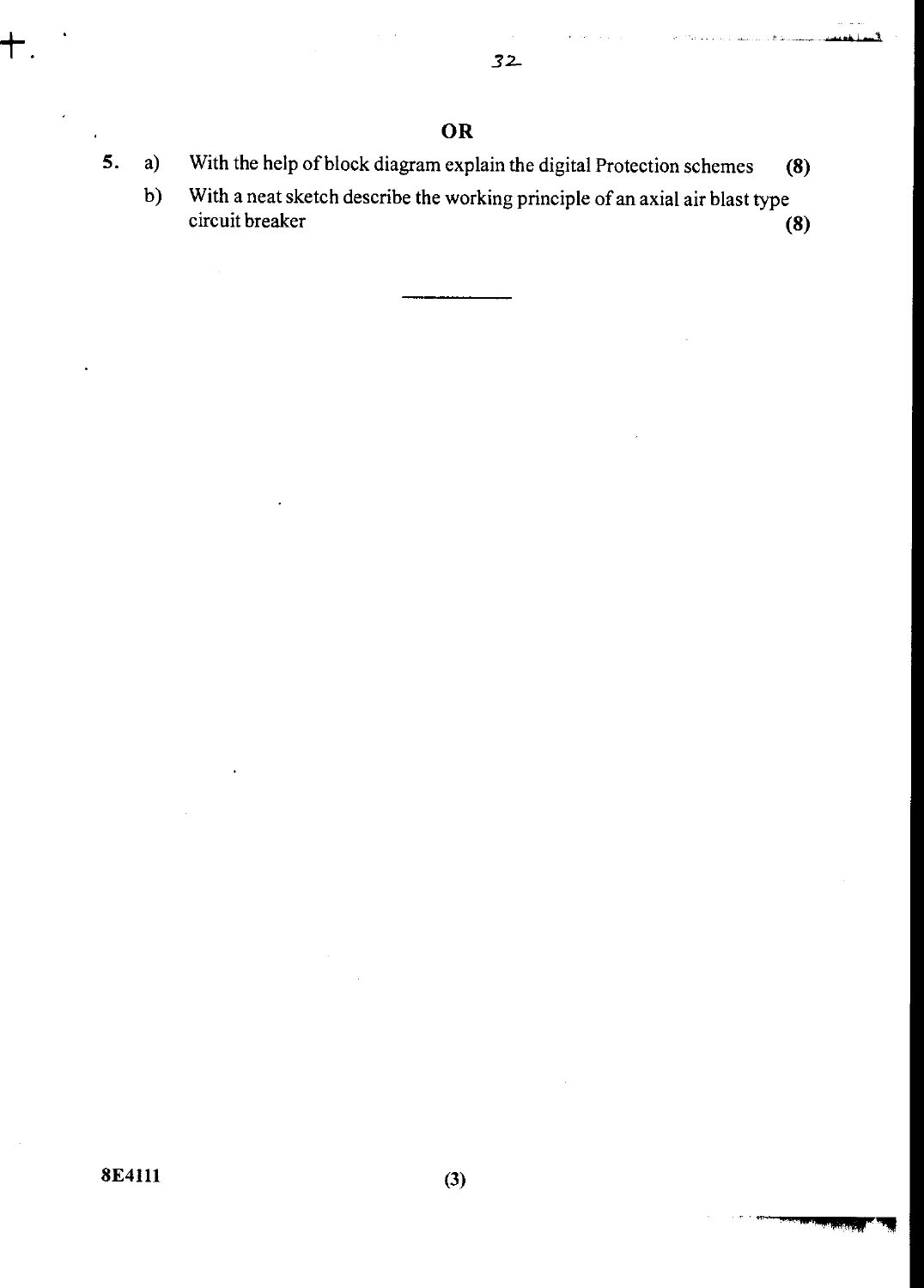|                                             | Roll No.<br>[Total No. of Pages : 3                          |
|---------------------------------------------|--------------------------------------------------------------|
|                                             | <b>8E4112</b>                                                |
| 11 <del>.</del><br><b>Contract Contract</b> | B.Tech. VIII Semester (Old/Back) Examination, April/May 2016 |
|                                             | <b>Electrical Engg.</b>                                      |
|                                             | <b>8EX4.3(O) Non Conventional Energy Sources</b>             |
|                                             | <b>Common With 8EE4.1</b>                                    |

# Time : 3 Hours Maximum Marks : 80 **Min. Passing Marks : 24**

# *Instructions to Candidates:*

*Attempt any five questions, selecting one question from each unit. All questions carry equal marks. (Schematic diagrams must be shown wherever necessary. Any data you feel missing suitably be assumed and stated clearly)* 

*Units of quantities used/calculated must be stated clearly.* 

# Unit - **I**

| 1. | a)          | State the present status of world energy situation                           | (8)   |
|----|-------------|------------------------------------------------------------------------------|-------|
|    | b)          | Differentiate between conventional and non conventional sources of energy(8) |       |
|    |             | OR                                                                           |       |
| ı. | a)          | Describe double basin arrangement of tidal energy                            | (8)   |
|    | b)          | Discuss prospects of tidal energy in India                                   | (3)   |
|    |             | $Unit - II$                                                                  |       |
| 2. | a)          | Differentiate between parabolidal and heliostat concentrating collector      | (8)   |
|    | b)          | Discuss solar cell array with the help of neat and well labelled diagram     | (8)   |
|    |             |                                                                              |       |
|    | 8E4112/2016 | (1)                                                                          | [Cont |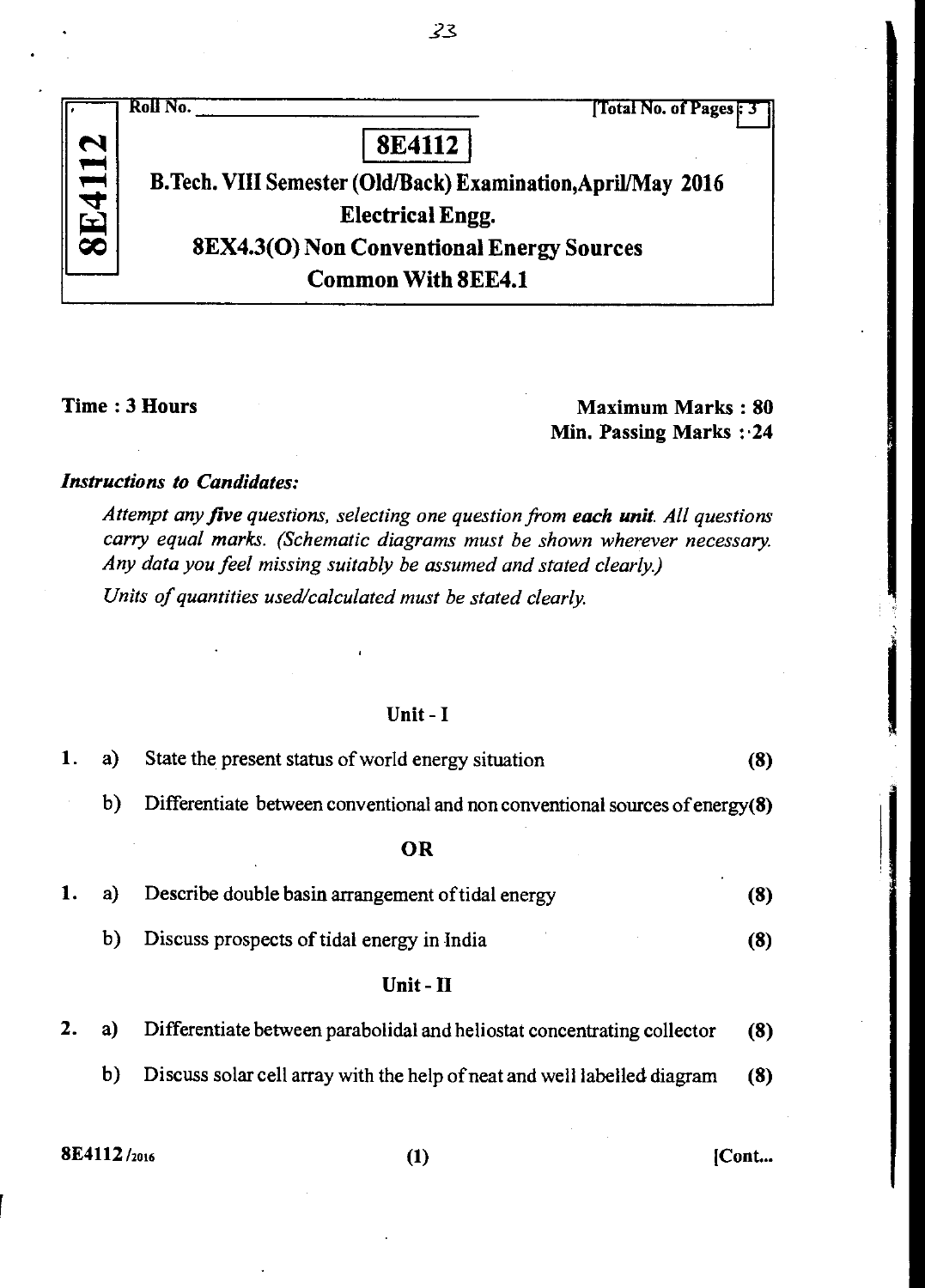$34$ 

 $\frac{1}{2}$ 

St#

43

 $\ddot{\phantom{0}}$ 

| 2. | a)           | Describe the main components of basic solar power plant & explain function<br>of each                                           | (10) |
|----|--------------|---------------------------------------------------------------------------------------------------------------------------------|------|
|    | b)           | What is solar pond? Describe principle of operation of solar pond                                                               | (6)  |
|    |              | Unit - III                                                                                                                      |      |
| 3. | a)           | Differenciate between horizontal and vertical axis wind turbine                                                                 | (8)  |
|    | $\mathbf b)$ | What factors affect the selection of site for wind energy conversion system(8)                                                  |      |
|    |              | OR                                                                                                                              |      |
| 3. | a)           | Differenciate between variable speed constant frequency and variable speed<br>variable frequency schemes of electric generation | (8)  |
|    | b)           | List advantages and disadvantages of geothermal energy                                                                          | (8)  |
|    |              | Unit - IV                                                                                                                       |      |
| 4. | a)           | Describe various components of laser fusion sector with the help of neat<br>and well labelled diagrams                          | (10) |
|    | b)           | What are the typical requirements for nuclear fusion                                                                            | (6)  |
|    |              | OR                                                                                                                              |      |
| 4. | a)           | Differentiate between fusion hybrid and cold fusion                                                                             | (8)  |
|    | b)           | Discuss magnetic confinement in nuclear fusion                                                                                  | (8)  |
|    |              | Unit - V                                                                                                                        |      |
| 5. | a)           | Describe various components of Pragati design biogas plant with help of<br>neat and well labelled diagram                       | (10) |
|    | b)           | Describe pyrolysis scheme of biomass energy                                                                                     | (6)  |

 $\bar{\mathbf{r}}$